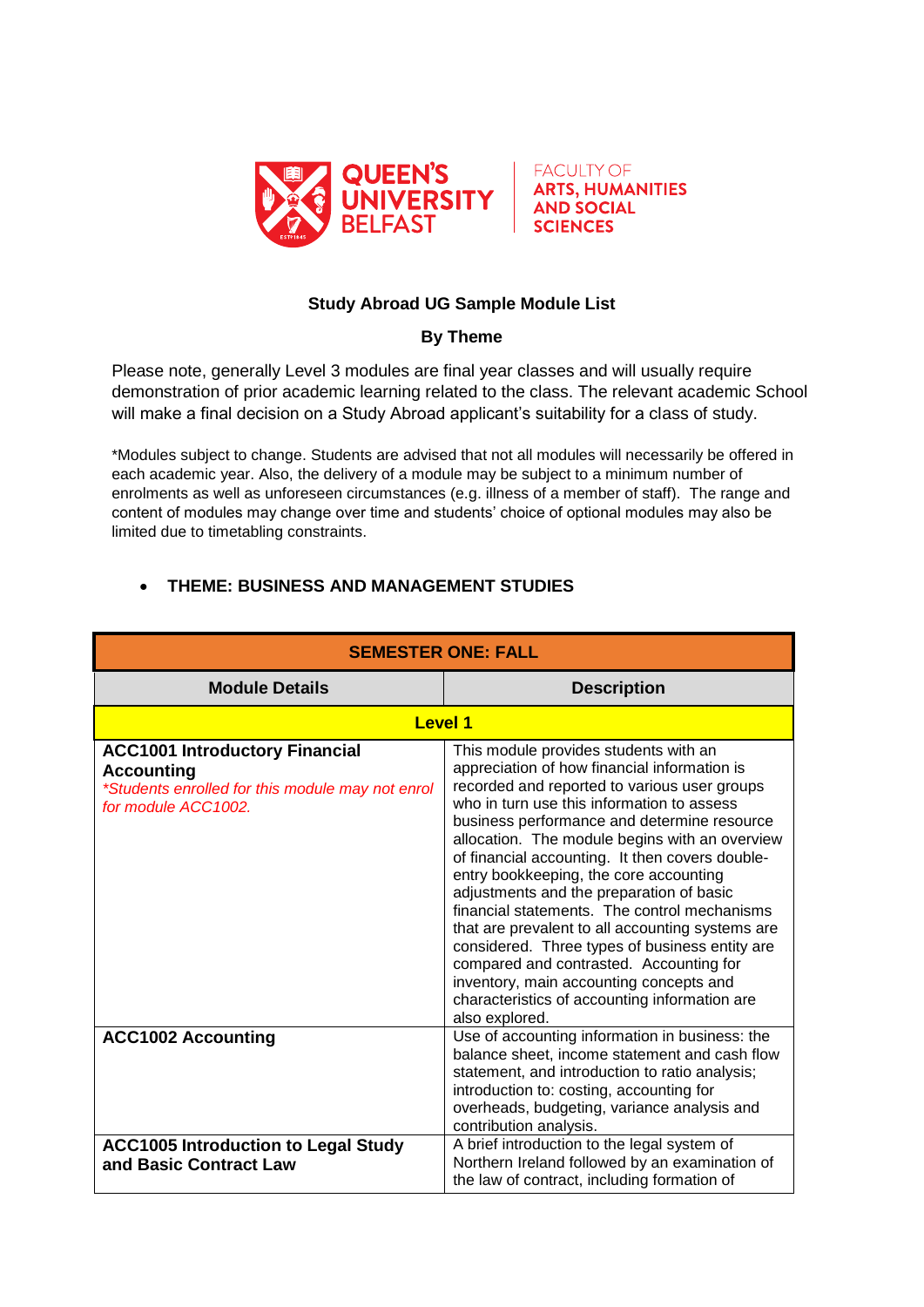|                                                                                                            | contracts, termination, breach of contract and<br>exclusion clauses. Consideration of contracts of<br>employment and of agency, sale of goods and<br>consumer credit law, tort, banking law, and<br>commercial issues generally.                                                                                                                                                                                                                                                                                                                                                                                                                                                                                                                                           |
|------------------------------------------------------------------------------------------------------------|----------------------------------------------------------------------------------------------------------------------------------------------------------------------------------------------------------------------------------------------------------------------------------------------------------------------------------------------------------------------------------------------------------------------------------------------------------------------------------------------------------------------------------------------------------------------------------------------------------------------------------------------------------------------------------------------------------------------------------------------------------------------------|
| <b>FIN1002 Mathematics for Finance</b><br>* May not be taken with ECO1004 (Mathematics<br>for Economists). | Asset Pricing - valuation of bonds and stocks.<br>Calculus - differentiation; partial differentiation;<br>integration.<br>Matrices - basic matrix operations; matrix<br>inversion; Cramer's rule.                                                                                                                                                                                                                                                                                                                                                                                                                                                                                                                                                                          |
| FIN1003 Financial Reporting and<br><b>Analysis</b>                                                         | Key financial statements and their users;<br>Income Statement, Balance Sheet and Cash<br>Flow Statement; use and limitations of financial<br>ratio analysis; the relationship between<br>accounting information and share price;<br>introduction to creative accounting; and,<br>introduction to two financial management issues<br>including financing and working capital<br>management.                                                                                                                                                                                                                                                                                                                                                                                 |
| <b>ECO1001 Principles of Economics</b>                                                                     | This module aims to:                                                                                                                                                                                                                                                                                                                                                                                                                                                                                                                                                                                                                                                                                                                                                       |
| <b>ECO1004 Mathematics for Economists</b>                                                                  | • Introduce students to key concepts in modern<br>economics, in particular the functioning of<br>markets as the foundation of the contemporary<br>global economy;<br>• Present an overview of main microeconomic<br>principles of economic interaction<br>complemented with basic macroeconomic<br>concepts and a discussion of the relationship<br>between these microeconomic principles and<br>macroeconomic concepts;<br>• Acquaint students with logical reasoning,<br>which forms the foundation of economic theory;<br>• Teach students to write and argue about<br>economic explanations of phenomena in the<br>global economy;<br>• Assess the axiomatic foundations of economic<br>explanations and theories.<br>This course builds on the Mathematics taught at |
|                                                                                                            | GCSE level or an equivalent level. It begins with<br>a revision of basic algebraic methods. These<br>ideas are then further developed to cover more<br>advanced mathematical concepts including<br>linear and non-linear functions; matrix algebra;<br>single variable calculus and calculus of several<br>variables. The course is taught paying<br>particular attention to the solving of economic<br>problems.                                                                                                                                                                                                                                                                                                                                                          |
| <b>ECO1011 Introduction to Business</b><br><b>Economics</b>                                                | Introduce students to the relevance of economic<br>analysis in business. Basic market theory:<br>demand, supply, equilibrium, prices and<br>elasticities. The firm: production, costs, short vs.<br>long run, economies of scale. Market structure:<br>competitive markets, monopoly, oligopoly.<br>Government policy and macroeconomics for<br>business.                                                                                                                                                                                                                                                                                                                                                                                                                  |
| <b>ECO1012 Economics of Money, Banking</b>                                                                 | An introduction to the stock market. An<br>introduction to the bond market. An introduction                                                                                                                                                                                                                                                                                                                                                                                                                                                                                                                                                                                                                                                                                |
| and<br><b>Financial Markets</b>                                                                            | to money markets. Compounding and<br>Discounting. Valuation of stocks and bonds.                                                                                                                                                                                                                                                                                                                                                                                                                                                                                                                                                                                                                                                                                           |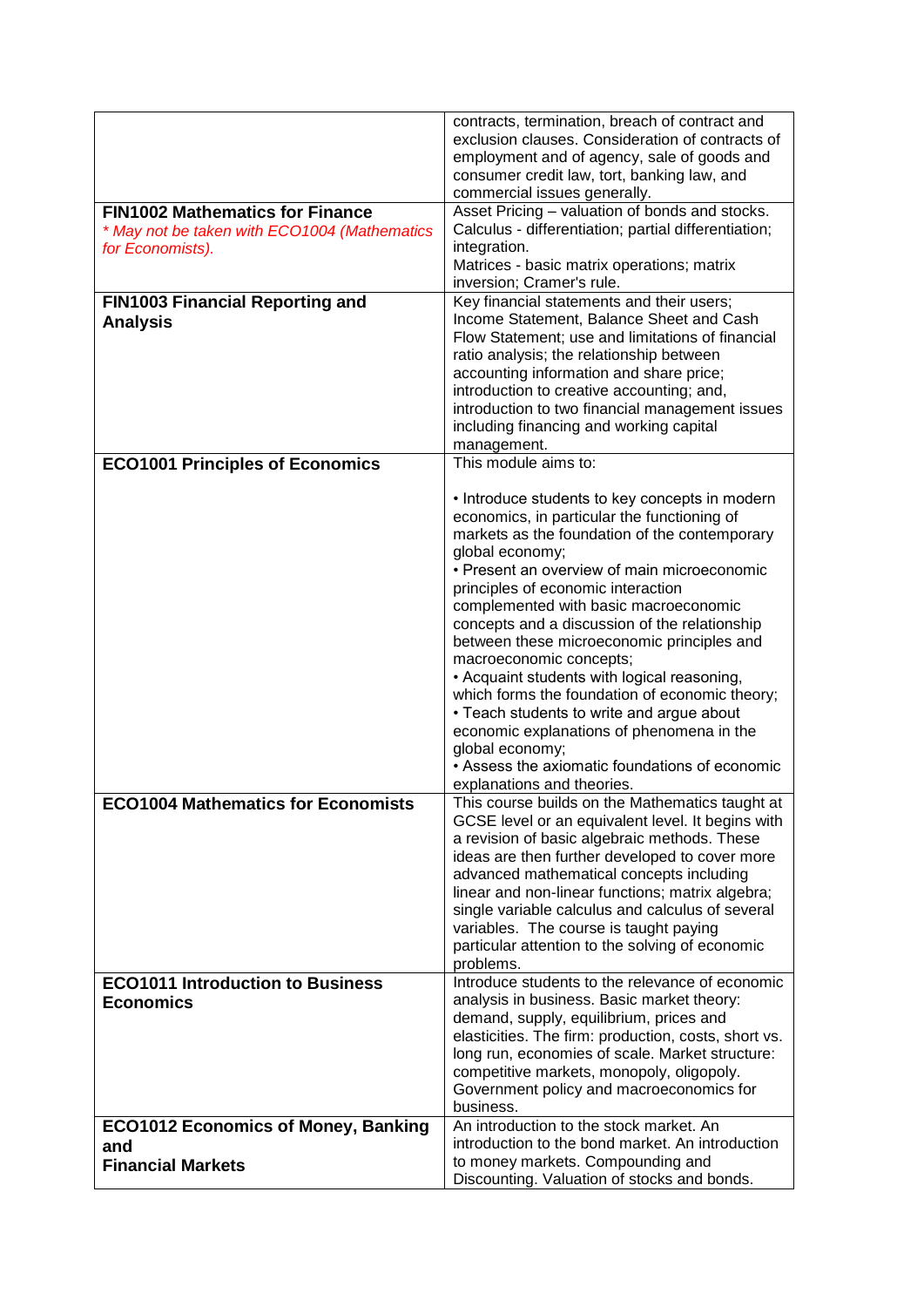|                                                                                                          | intermediation. Operational structure and                                                                                                                                                                                                                                                                                                                                                                                                                                                                                                                                      |
|----------------------------------------------------------------------------------------------------------|--------------------------------------------------------------------------------------------------------------------------------------------------------------------------------------------------------------------------------------------------------------------------------------------------------------------------------------------------------------------------------------------------------------------------------------------------------------------------------------------------------------------------------------------------------------------------------|
|                                                                                                          | operations of the Central Bank.                                                                                                                                                                                                                                                                                                                                                                                                                                                                                                                                                |
| <b>MGT1006 History and Philosophy of</b><br><b>Management</b><br><b>MGT1009 Organisational Behaviour</b> | 'The study of management,  is an unfolding<br>story of changing ideas about the nature of<br>work, the nature of human beings, and the<br>functioning of organisations' (Wren, 2005, pg.<br>3). Thus, this module examines the foundations<br>of Management and Organisation Studies and<br>introduces students to the application of this<br>knowledge in management practice.<br>Organisations of one form or another play an<br>important part of society and serve many<br>important needs. They vary greatly in size,<br>complexity and the activities they undertake. To |
|                                                                                                          | achieve organisational goals people working in<br>organisations have to be managed. The module<br>explores three key areas. Firstly, the factors<br>that influence individuals such as personality,<br>attitudes, perception, motivation, learning,<br>communication and job satisfaction. Secondly,<br>the factors that influence the nature of groups<br>and teams and the importance of leadership.<br>Thirdly, the module explores the nature of<br>organisations by analysing issues such as<br>goals, structure, design, control, culture and<br>development.            |
| <b>Module Details</b>                                                                                    | <b>Description</b>                                                                                                                                                                                                                                                                                                                                                                                                                                                                                                                                                             |
| <b>Level 2</b>                                                                                           |                                                                                                                                                                                                                                                                                                                                                                                                                                                                                                                                                                                |
| <b>ACC2004 Financial Accounting</b>                                                                      | Financial accounting statements communicate                                                                                                                                                                                                                                                                                                                                                                                                                                                                                                                                    |
| *Prerequisites may apply. Students may need to<br>show evidence of previous study.                       | information about organisations to users for the<br>purposes of control, financial performance<br>assessment and valuation of companies. The<br>module begins by examining the framework for<br>the preparation and presentation of financial                                                                                                                                                                                                                                                                                                                                  |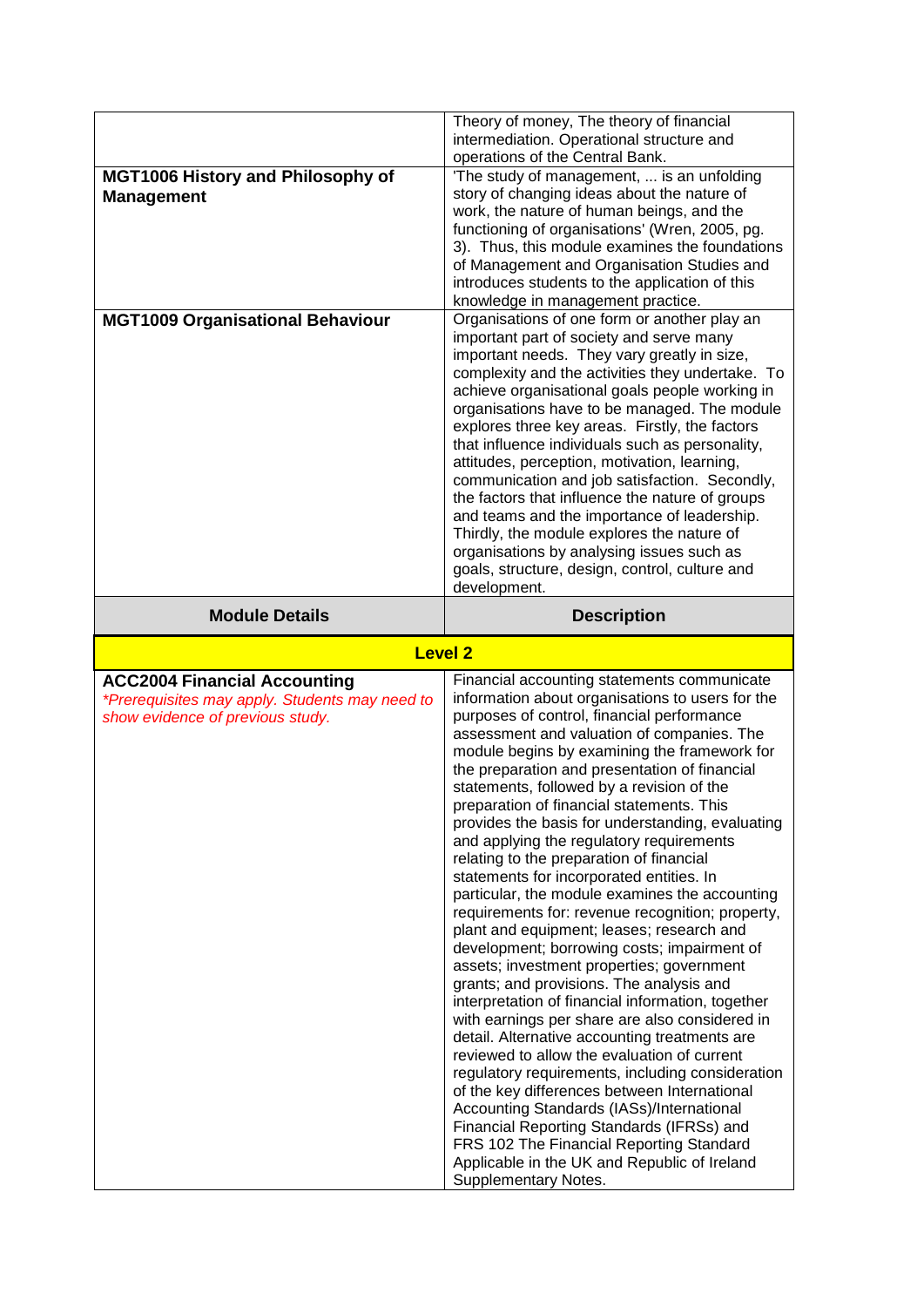| <b>FIN2006 Financial Decision Making</b><br>*Prerequisites may apply. Students may need to                                             | Financial Environment; Time Value of Money;<br>The Investment Decision - Capital Budgeting;                                                                                                                                                                                                                                                                                                                                                                                                                                                                                                                                                                                                                                                                                                                                                                              |
|----------------------------------------------------------------------------------------------------------------------------------------|--------------------------------------------------------------------------------------------------------------------------------------------------------------------------------------------------------------------------------------------------------------------------------------------------------------------------------------------------------------------------------------------------------------------------------------------------------------------------------------------------------------------------------------------------------------------------------------------------------------------------------------------------------------------------------------------------------------------------------------------------------------------------------------------------------------------------------------------------------------------------|
| show evidence of previous study.                                                                                                       | Risk and Return; Cost of Capital; The Financing<br>Decision; Working Capital Investment;                                                                                                                                                                                                                                                                                                                                                                                                                                                                                                                                                                                                                                                                                                                                                                                 |
|                                                                                                                                        | Introduction to Personal Finance.                                                                                                                                                                                                                                                                                                                                                                                                                                                                                                                                                                                                                                                                                                                                                                                                                                        |
| <b>FIN2014 Monetary Theory</b><br>*Prerequisites may apply. Students may need to<br>show evidence of previous study.                   | The functions of money and the evolution of<br>money. The structure of the banking system<br>and money markets. The evolution and<br>functions of central banks. Deposit creation and<br>the money supply. Determinants of the money<br>supply. Tools of monetary policy. The demand<br>for money. Money in the macro-economy.<br>Transmission mechanisms of monetary policy.<br>Money and inflation.                                                                                                                                                                                                                                                                                                                                                                                                                                                                    |
| <b>ECO2001 Economic Growth</b>                                                                                                         | Economic growth is concerned with the                                                                                                                                                                                                                                                                                                                                                                                                                                                                                                                                                                                                                                                                                                                                                                                                                                    |
| *Prerequisites may apply. Students may need to<br>show evidence of previous study.                                                     | identification of determinants of economic<br>development, both across time and<br>regions. Theoretical concepts and data<br>commonly used in the field of economic growth<br>will be introduced, discussed and applied.<br>Aspects covered include factor accumulation<br>(i.e., physical and human capital, population),<br>productivity and fundamentals (such as<br>government, culture, geography etc.) These<br>concepts will be used to develop an<br>understanding of why some regions are richer<br>than others.                                                                                                                                                                                                                                                                                                                                                |
| <b>ECO2009 Managerial Economics</b>                                                                                                    | Managerial Economics is concerned with the                                                                                                                                                                                                                                                                                                                                                                                                                                                                                                                                                                                                                                                                                                                                                                                                                               |
| *Prerequisites may apply. Students may need to<br>show evidence of previous study.<br><b>ECO2011 Game Theory</b>                       | application of economic principles and<br>methodologies to the decision-making process<br>inside corporations and other organisations<br>operating under conditions of risk and<br>uncertainty. Students acquire a solid foundation<br>in key analytical tools: game theory, transaction<br>costs, information asymmetries and the<br>principal-agent problem. These tools are used<br>to understand organisational architecture: the<br>assignment of decision rights within<br>organisations, the methods of incentivising<br>individuals, and the structures and systems<br>used to evaluate the performance of individuals<br>and business units. This module draws on<br>material from allied academic fields, including<br>personnel economics, behavioural economics,<br>financial economics and business history.<br>This module aims to give students a working |
| *Prerequisites may apply. Students may need to<br>show evidence of previous study.                                                     | knowledge of terminology, methodology and<br>applications of basic contemporary game<br>theory. Students should leave the course with a<br>clear understanding of the game theoretical<br>concepts and their application to the study of a<br>variety of economic problems in finance,<br>economics and business.                                                                                                                                                                                                                                                                                                                                                                                                                                                                                                                                                        |
| ECO2023 Data Analysis and<br><b>Optimisation</b><br>*Prerequisites may apply. Students may need to<br>show evidence of previous study. | This level-2 module introduces a selection of<br>introductory methods used to analyse data used<br>in business and economics, such as regression<br>analysis, optimization and project management.<br>Statistical software (Stata and Excel) will be<br>used in tutorials to illustrate concepts presented<br>in lectures. Students are expected to use the                                                                                                                                                                                                                                                                                                                                                                                                                                                                                                              |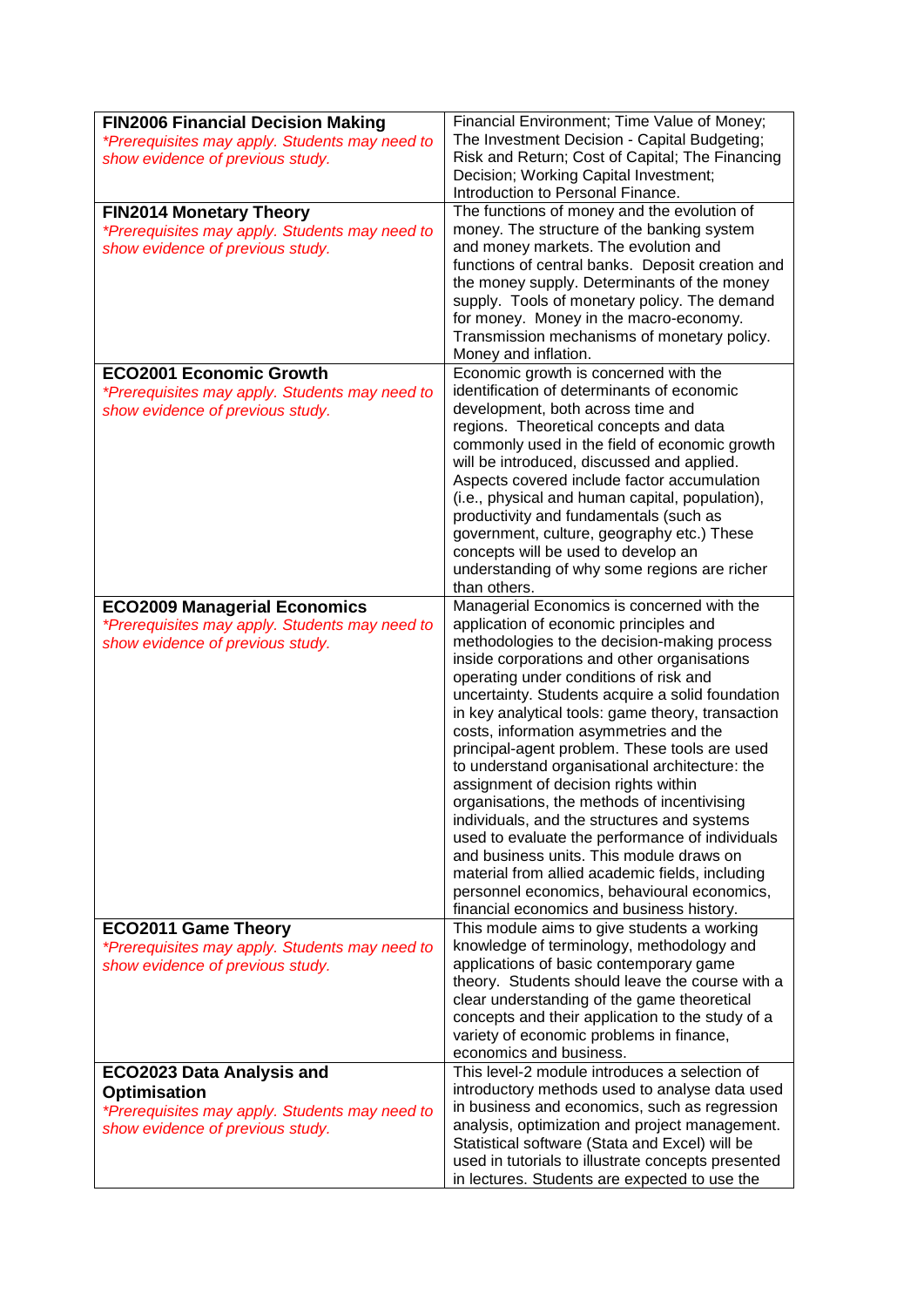|                                                                                                                                              | knowledge gained in lectures and tutorials to<br>perform their own data analysis project as part<br>of a team. This module remains accessible to<br>students without a strong statistical background,<br>as long as they are open to learning how to<br>read and interpret basic statistics. Tutorials,<br>group presentations and group projects in<br>addition to traditional lectures are essential<br>parts of this module as it focuses on practice<br>and applications of quantitative methods used in<br>business. Upon completion, successful students<br>are expected to understand and use these<br>methods and to improve their skills concerning<br>problem solving, verbal and written<br>presentation, computer utilization, and working<br>as a group. |
|----------------------------------------------------------------------------------------------------------------------------------------------|-----------------------------------------------------------------------------------------------------------------------------------------------------------------------------------------------------------------------------------------------------------------------------------------------------------------------------------------------------------------------------------------------------------------------------------------------------------------------------------------------------------------------------------------------------------------------------------------------------------------------------------------------------------------------------------------------------------------------------------------------------------------------|
| <b>MGT2009 Data and Statistics</b><br>*Prerequisites may apply. Students may need to<br>show evidence of previous study.                     | The aim of this module is to develop students'<br>knowledge and skills of business research<br>methods which are essential for the business<br>world as well as other modules within the<br>degree programme. This module introduces<br>secondary and primary research and the main<br>qualitative and quantitative methods employed<br>in management practice. In particular, students<br>should acquire an understanding of the issues<br>of data collection, measurement, sampling,<br>analysis and presentation of results.                                                                                                                                                                                                                                       |
| <b>MGT2011 International Business</b><br>*Prerequisites may apply. Students may need to<br>show evidence of previous study.                  | The module provides a wide perspective on<br>decision-making in international business,<br>taking into account the cultural, economic, legal<br>and political factors that make international<br>business different from purely domestic<br>activities.                                                                                                                                                                                                                                                                                                                                                                                                                                                                                                               |
| <b>MGT2013 Human Resource Management</b><br>*Prerequisites may apply. Students may need to<br>show evidence of previous study.               | This module explores a number of themes<br>which include: managing human resources;<br>trends in human resource management;<br>providing equal employment opportunity and a<br>safe workplace; recruiting human resources;<br>selecting employees and placing them in<br>appropriate jobs; training employees; managing<br>employee performance and pay; providing<br>employee benefits; collective bargaining and<br>labour relations; managing human resources<br>globally.                                                                                                                                                                                                                                                                                         |
| <b>Module Details</b>                                                                                                                        | <b>Description</b>                                                                                                                                                                                                                                                                                                                                                                                                                                                                                                                                                                                                                                                                                                                                                    |
|                                                                                                                                              | <b>Level 3</b>                                                                                                                                                                                                                                                                                                                                                                                                                                                                                                                                                                                                                                                                                                                                                        |
| <b>ACC3010 Advanced Financial</b><br><b>Accounting</b><br>*Prerequisites may apply. Students may need to<br>show evidence of previous study. | Fair value/deprival value measurement and<br>other theories associated with income<br>measurement are considered. The preparation<br>and presentation of consolidated financial<br>statements, including foreign entities is also<br>covered, together with principal-agent analysis<br>and earnings management. The role of<br>financial accounting regulation in theory and<br>practice is reviewed to aid understanding and<br>evaluate financial accounting principles,<br>concepts and regulatory requirements. Issues<br>surrounding accountability, including social,                                                                                                                                                                                          |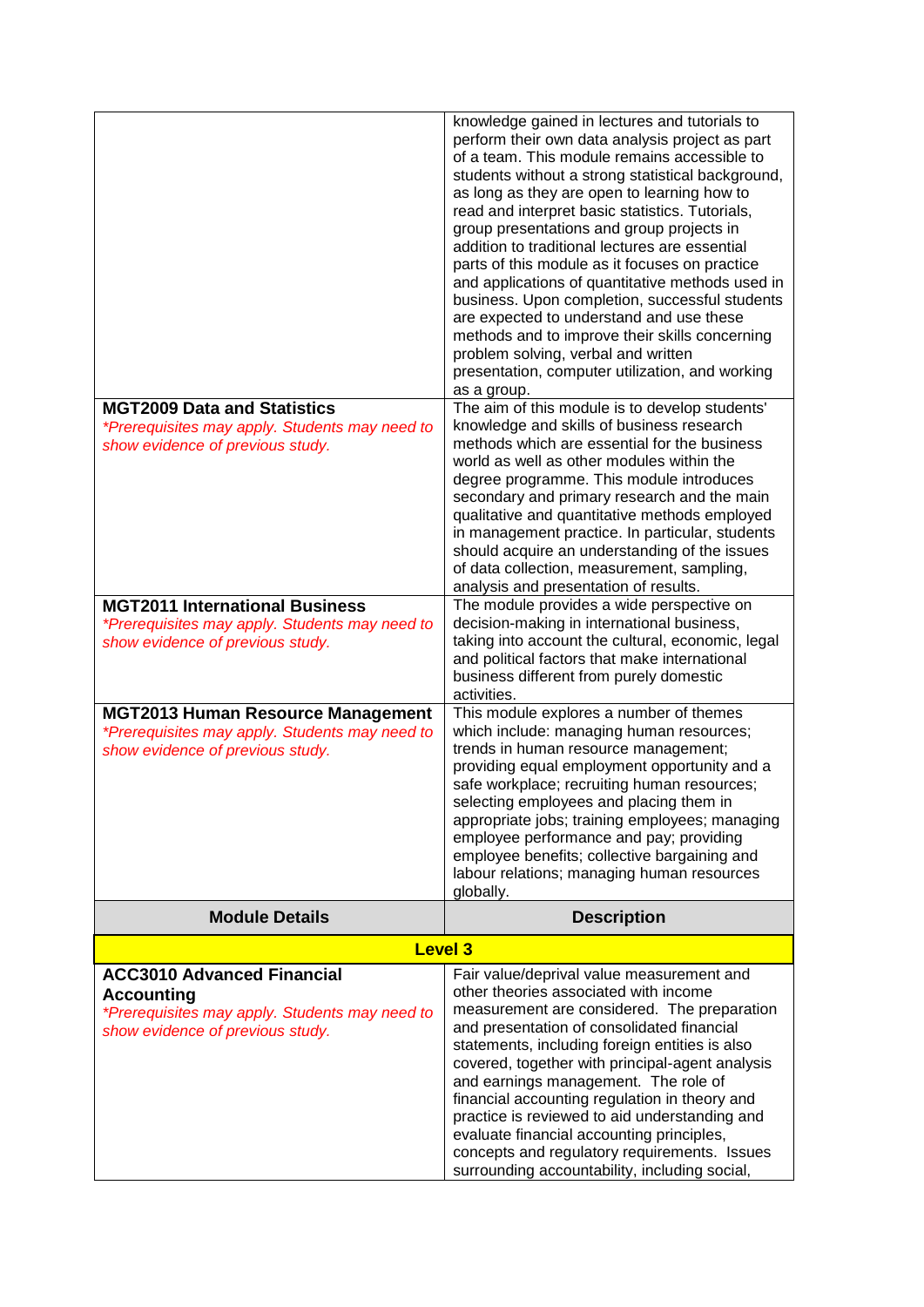|                                                                                                                                                             | environmental and sustainability reporting are<br>explored.                                                                                                                                                                                                                                                                                                                                                                                                                                                                                                                                                           |
|-------------------------------------------------------------------------------------------------------------------------------------------------------------|-----------------------------------------------------------------------------------------------------------------------------------------------------------------------------------------------------------------------------------------------------------------------------------------------------------------------------------------------------------------------------------------------------------------------------------------------------------------------------------------------------------------------------------------------------------------------------------------------------------------------|
| ACC3014 Issues in not-for-profit &<br><b>Public Sector Accounting</b><br>*Prerequisites may apply. Students may need to<br>show evidence of previous study. | The module begins with an overview of the<br>private, public and not-for-profit sectors in order<br>to provide a basis for better understanding each<br>of the topics covered. After examining issues<br>associated with accounting in central<br>government, charity accounting and reporting is<br>addressed. Then, funding, auditing and<br>accountability in the public sector are reviewed.<br>Other areas considered include social housing,<br>the contracting out of public services, social<br>enterprise and performance measurement and<br>reporting in not-for-profit and public sector<br>organisations. |
| <b>ACC3024 Law of Business Organisation</b><br>*Prerequisites may apply. Students may need to<br>show evidence of previous study.                           | The purpose of this module is to provide<br>students with a comprehensive understanding<br>of company law, including the duties and<br>responsibilities of officers of incorporated<br>associations together with the rights and<br>obligations of company members, their<br>protection, how a company operates, how it is<br>constituted, reorganisations, winding-up and<br>capital and securities.                                                                                                                                                                                                                 |
| <b>FIN3015 International Finance</b><br>*Prerequisites may apply. Students may need to<br>show evidence of previous study.                                  | Purchasing power parity; interest rate parity;<br>open economy macroeconomics; models of<br>exchange rate determination; balance of<br>payments crises; debt crises; exchange rate<br>arrangements; ERM/EMS; optimal currency<br>areas.                                                                                                                                                                                                                                                                                                                                                                               |
| <b>FIN3017 Financial Engineering</b><br>*Prerequisites may apply. Students may need to<br>show evidence of previous study.                                  | Mechanics of futures and forward<br>markets. Hedging strategies using futures.<br>Interest rate futures. Swaps. Option<br>properties. Trading strategies with<br>options. Hedging with options. Value at<br>risk. Binomial option models. Credit risk and<br>regulatory capital.                                                                                                                                                                                                                                                                                                                                      |
| <b>FIN3018 Financial Econometrics and</b><br><b>Data Science</b><br>*Prerequisites may apply. Students may need to<br>show evidence of previous study.      | The aim of this course is to teach students to<br>apply financial econometrics techniques<br>sensibly in the context of real-world empirical<br>problems. Through software application<br>students will be taught statistical techniques<br>which underpin quantitative analysis in the<br>financial world.                                                                                                                                                                                                                                                                                                           |
| <b>FIN3023 Corporate Finance and</b><br><b>Derivatives</b><br>*Prerequisites may apply. Students may need to<br>show evidence of previous study.            | Review of financial calculations; Derivation of<br>cash flows from accounting statements; The<br>Cost of Capital and Corporate Valuation<br>Financial Statement Modelling; Introduction to<br>Derivatives; the Binomial Option Pricing Model;<br>The Black Scholes Model; the Greeks;<br>Applications of derivatives in risk management.                                                                                                                                                                                                                                                                              |
| <b>ECO3015 Applied Econometrics</b><br>*Prerequisites may apply. Students may need to<br>show evidence of previous study.                                   | The course provides a rigorous introduction to<br>the statistical and econometric methods used in<br>economic research. The course covers both the<br>theoretical basis and the practical application of<br>the various techniques commonly employed in<br>empirical research. Students are required to use<br>statistical software to apply these techniques to<br>analyse real data.                                                                                                                                                                                                                                |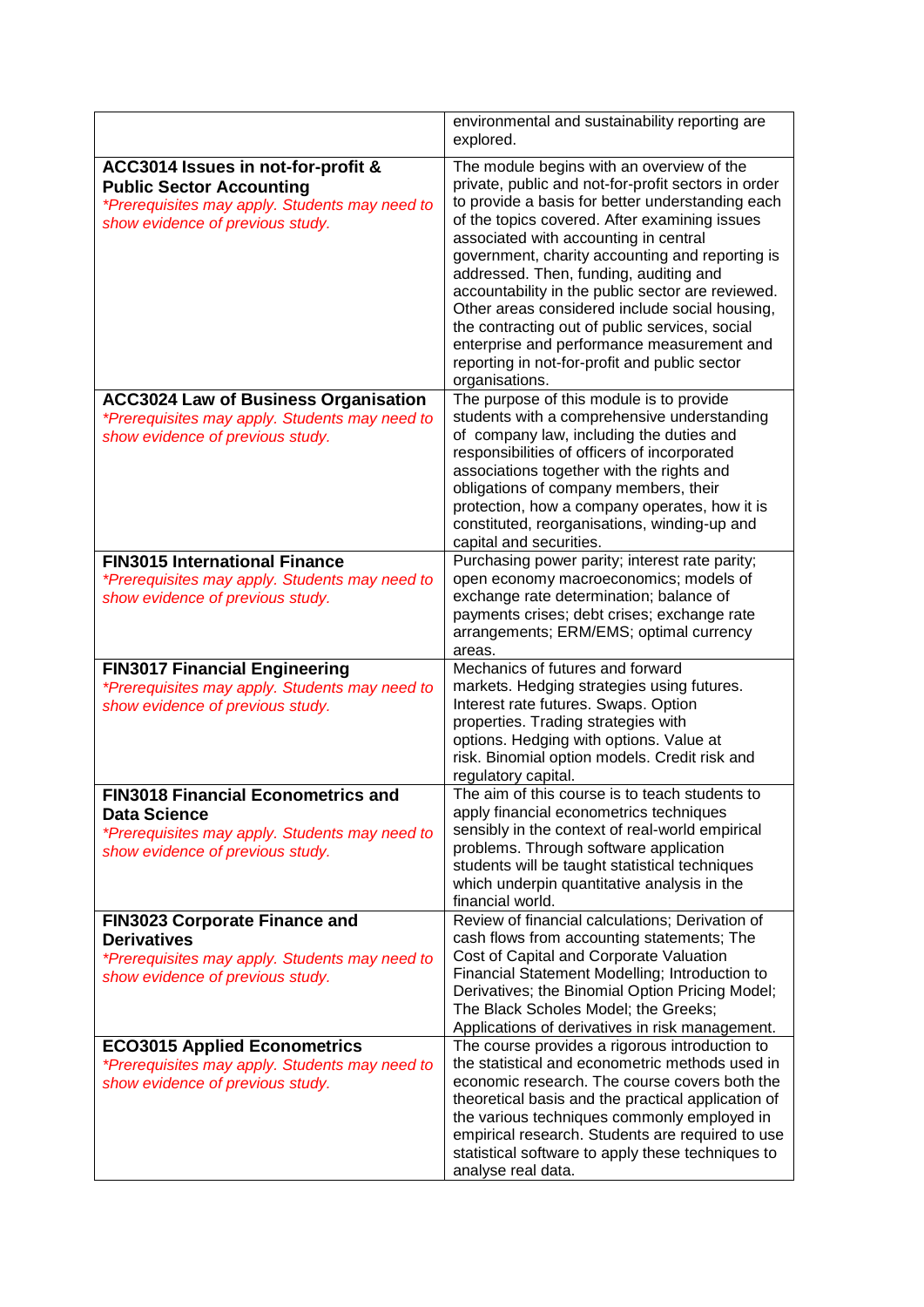| <b>ECO3019 Labour Economics</b>                                                    | For most of us the labour market is arguably the                                                                                                                                                                                                                                                                                                                                                                                                                                                                                                                                                                                                                                                                                                                                                                                                                                                                                                                                                                                                               |
|------------------------------------------------------------------------------------|----------------------------------------------------------------------------------------------------------------------------------------------------------------------------------------------------------------------------------------------------------------------------------------------------------------------------------------------------------------------------------------------------------------------------------------------------------------------------------------------------------------------------------------------------------------------------------------------------------------------------------------------------------------------------------------------------------------------------------------------------------------------------------------------------------------------------------------------------------------------------------------------------------------------------------------------------------------------------------------------------------------------------------------------------------------|
| *Prerequisites may apply. Students may need to<br>show evidence of previous study. | most important market that we ever participate<br>in: it's where we spend a lot of our lifetime and<br>is where most of the income that we spend on<br>goods and services comes from. Labour<br>economics helps us to understand this key<br>market and our own place within it. Many social<br>policy issues - poverty and inequality,<br>unemployment, welfare benefits, education,<br>migration – are also inextricably linked with the<br>labour market. Labour economics helps us to<br>gain a better understanding of these issues and<br>the trade-offs faced by policy makers in trying to<br>address them. The course is divided into 11<br>substantive topics as follows: an introduction to<br>the labour market; labour supply; labour<br>demand; compensating wage differentials;<br>human capital; wage inequality; labour mobility;<br>labour market discrimination; incentive pay;<br>unions; unemployment.                                                                                                                                    |
| <b>ECO3020 Economic History</b>                                                    | This module covers various topics in the                                                                                                                                                                                                                                                                                                                                                                                                                                                                                                                                                                                                                                                                                                                                                                                                                                                                                                                                                                                                                       |
| *Prerequisites may apply. Students may need to<br>show evidence of previous study. | economic history of the world across the last<br>500 years. It is intended to complement other<br>final year modules; accordingly it emphasises<br>the application of microeconomic and<br>macroeconomic theory to solve economics and<br>social problems in their historical context. On<br>completion, students should be able to consider<br>how economic reasoning can be used to explain<br>both major historical events and long-run<br>historical processes. Applied economics which<br>makes use economic history is also covered.<br>Tutorials concentrate on the in-depth discussion<br>of landmark papers, especially in the New<br>Economic History tradition, and on country-<br>specific material, especially on Britain and<br>Ireland. Topics may include: Demographic<br>Transition; Industrial Revolution;<br>Financialization; Divergence and Convergence;<br>Culture, Religion and Human Capital;<br>Anthropometrics and Health; Famine and<br>Migration; Capitalist versus Command<br>Economies, Great Depression, Modern<br>Consumerism. |
| <b>ECO3031 International Macroeconomics</b>                                        | The module covers monetary and fiscal policy,                                                                                                                                                                                                                                                                                                                                                                                                                                                                                                                                                                                                                                                                                                                                                                                                                                                                                                                                                                                                                  |
| *Prerequisites may apply. Students may need to                                     | open economy macroeconomics and monetary                                                                                                                                                                                                                                                                                                                                                                                                                                                                                                                                                                                                                                                                                                                                                                                                                                                                                                                                                                                                                       |
| show evidence of previous study.                                                   | institutions.                                                                                                                                                                                                                                                                                                                                                                                                                                                                                                                                                                                                                                                                                                                                                                                                                                                                                                                                                                                                                                                  |
| <b>MGT3012 Business Ethics</b>                                                     | This module on Business Ethics discusses and                                                                                                                                                                                                                                                                                                                                                                                                                                                                                                                                                                                                                                                                                                                                                                                                                                                                                                                                                                                                                   |
| *Prerequisites may apply. Students may need to<br>show evidence of previous study. | evaluates the ethical responsibilities of<br>managers and organisations. It will explore<br>themes/issues from multi-disciplinary and<br>managerial perspectives and analyse tensions,<br>conflicts, contradictions and dilemmas via case<br>studies and class discussion. Topics that may<br>be developed include: the role of ethical<br>theories, the internal ethical environment (why<br>and how do ethical dilemmas arise and how can<br>they be resolved?); ethical issues with regard to<br>employees (including whistleblowing, Codes of                                                                                                                                                                                                                                                                                                                                                                                                                                                                                                              |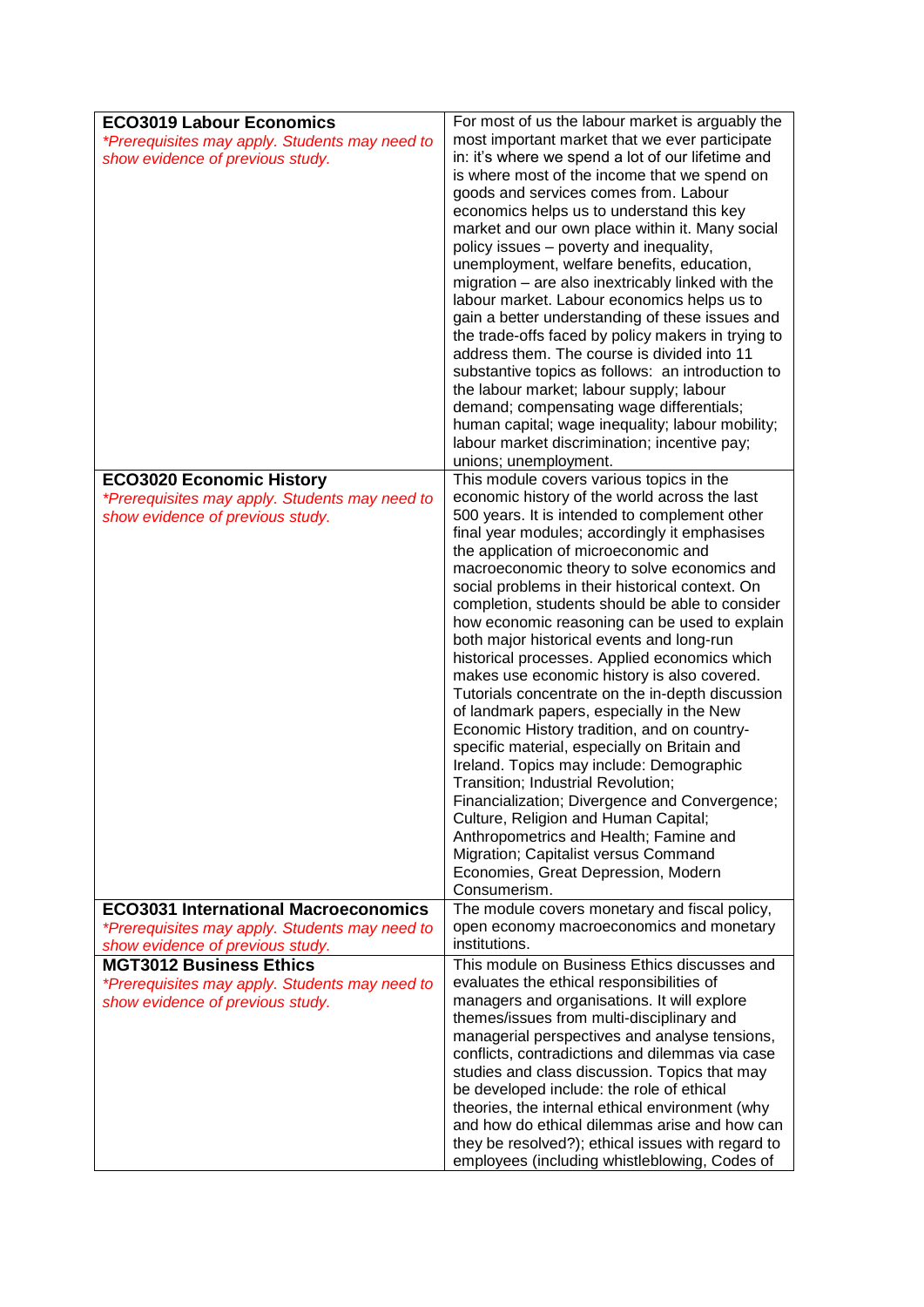|                                                                                                                               | Ethics, corporate governance), ethics and<br>consumers, ethics and social responsibility.                                                                                                                                                                                                                                                                                                                                              |
|-------------------------------------------------------------------------------------------------------------------------------|----------------------------------------------------------------------------------------------------------------------------------------------------------------------------------------------------------------------------------------------------------------------------------------------------------------------------------------------------------------------------------------------------------------------------------------|
| <b>MGT3013 Supply Chain Management</b><br>*Prerequisites may apply. Students may need to<br>show evidence of previous study.  | Themes include: (1) Introduction to Supply<br>Chain Networks; (2) Supply Chain Strategy; (3)<br>Demand Management; (4) Supply<br>Management; (5) Inventory Management; (6)<br>Supplier Selection and Assessment; (7)<br>Supplier Relationship Management; (8) Supplier<br>Development and Involvement; (9) Supply<br>Chain Risk Management; (10) Supply Chain<br>Dynamics; (11) Bombardier Factory Tour; (12)<br>Course Overview.      |
| <b>MGT3018 Public Sector Management</b><br>*Prerequisites may apply. Students may need to<br>show evidence of previous study. | There can be little doubt that many changes<br>have taken place in the way the public sector of<br>the late 1990s and early 2000s has been<br>managed. It is dominated by many underlying<br>themes such as value-for-money,<br>accountability, doing-more-with-less, customer<br>focus and electronic government. This module<br>attempts to unravel these key themes and<br>discuss their importance to public sector<br>management. |

| <b>SEMESTER TWO: SPRING</b>                                                                                                                |                                                                                                                                                                                                                                                                                                                                                                                                                                                                                                                                                                                                                                                                                                                                                                                              |
|--------------------------------------------------------------------------------------------------------------------------------------------|----------------------------------------------------------------------------------------------------------------------------------------------------------------------------------------------------------------------------------------------------------------------------------------------------------------------------------------------------------------------------------------------------------------------------------------------------------------------------------------------------------------------------------------------------------------------------------------------------------------------------------------------------------------------------------------------------------------------------------------------------------------------------------------------|
| <b>Module Details</b>                                                                                                                      | <b>Description</b>                                                                                                                                                                                                                                                                                                                                                                                                                                                                                                                                                                                                                                                                                                                                                                           |
| <b>LEVEL 1</b>                                                                                                                             |                                                                                                                                                                                                                                                                                                                                                                                                                                                                                                                                                                                                                                                                                                                                                                                              |
| <b>ACC1003 Introductory Management</b><br>Accounting*<br>*Prerequisites may apply. Students may need to<br>show evidence of previous study | Management Accounting has the purpose of<br>identifying, measuring and communicating<br>information to allow management and<br>employees to make informed judgements and<br>decisions. It is concerned with the provision of<br>both financial and non-financial information to<br>decision-makers. The Module provides an<br>introduction to Management Accounting and<br>reviews: the purposes of Management<br>Accounting; cost terms; cost behaviours and<br>estimation; cost accumulation/assignment<br>techniques; job and process costing; joint and<br>by-products costing; income effects of<br>alternative cost accumulation systems; use of<br>information for decision making (CVP analysis);<br>short-term vs. long-term decision making; a brief<br>introduction to budgeting. |
| <b>ACC1004 Accounting Information</b><br>Systems*<br>*Prerequisites may apply. Students may need to<br>show evidence of previous study.    | The accountant's role is not simply to report on<br>the results of past activities, but to take a<br>proactive role in obtaining and interpreting<br>financial and non-financial information about the<br>organisation's continuing activities. That role<br>includes understanding, developing, maintaining<br>and improving accounting information<br>systems. This course analyses the basic<br>components of accounting information systems<br>and examines how information technology<br>affects the nature of business in general and                                                                                                                                                                                                                                                  |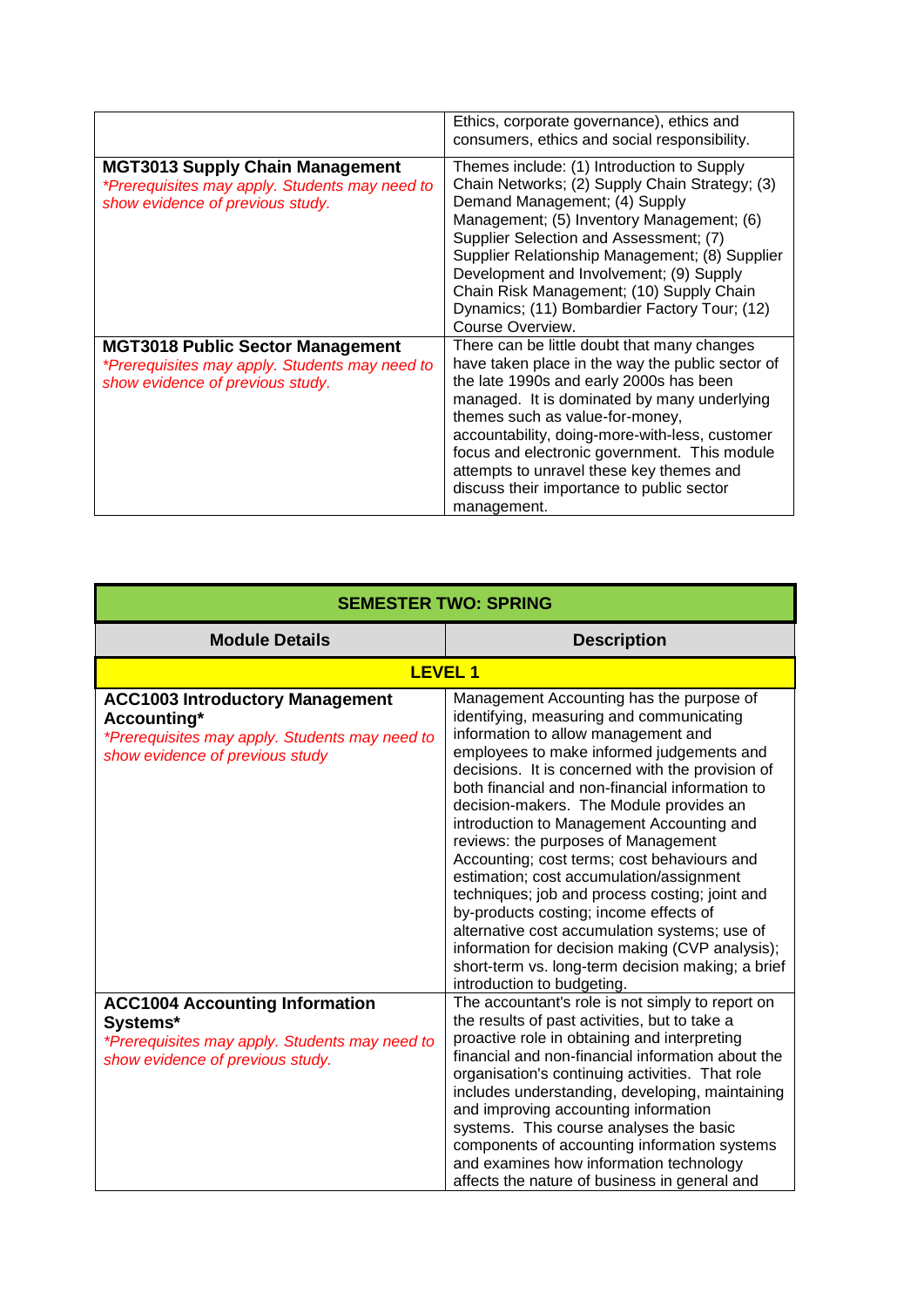|                                                                                                                                             | accounting in particular. In addition to analysing<br>technology-driven changes, the course explores<br>how businesses are responding to an<br>increasingly competitive environment by re-<br>examining every internal activity and the impact<br>that this has for the accountant.                                                                                                                                                                                                                                                                                                     |
|---------------------------------------------------------------------------------------------------------------------------------------------|-----------------------------------------------------------------------------------------------------------------------------------------------------------------------------------------------------------------------------------------------------------------------------------------------------------------------------------------------------------------------------------------------------------------------------------------------------------------------------------------------------------------------------------------------------------------------------------------|
| <b>FIN1001 Financial Institutions and</b><br>Markets*<br>*Prerequisites may apply. Students may need to<br>show evidence of previous study. | Theory of money. Monetary Union. The theory<br>of financial intermediation. Operational<br>structure and operations of the Central<br>Bank. Banking regulation. Other non-bank<br>financial intermediaries. An introduction to the<br>stock market. An introduction to the bond<br>market. An introduction to money markets.                                                                                                                                                                                                                                                            |
| FIN1004 Instruments, Markets and<br>Institutions*<br>*Prerequisites may apply. Students may need to<br>show evidence of previous study.     | This module examines the theory behind, and<br>the operation of, financial institutions and<br>markets. The analysis is underpinned by the<br>theory of asymmetric information. The course<br>considers the main financial markets (equity,<br>debt and money) and the main financial<br>institutions (central bank, retail banks, insurance<br>companies and pension funds). Also covered is<br>the importance of appropriate financial<br>regulation and the manner in which a financial<br>crisis can occur.                                                                         |
| ECO1002 Price Theory*                                                                                                                       | This module aims to:                                                                                                                                                                                                                                                                                                                                                                                                                                                                                                                                                                    |
| *Prerequisites may apply. Students may need to<br>show evidence of previous study.                                                          | • introduce students to key concepts in the<br>modern theory of competitive markets and the<br>functioning of the price mechanism, in particular<br>the functioning of such markets as the<br>foundation of the contemporary global economy;<br>• acquaint students with the logical reasoning<br>underpinning the theory of the price mechanism;<br>• teach students to write and argue about<br>economic explanations of market-related<br>phenomena in the global economy;<br>• assess the axiomatic foundations of economic<br>explanations and theories of competitive<br>markets. |
| <b>ECO1003 Statistical Methods*</b><br>*Prerequisites may apply. Students may need to<br>show evidence of previous study.                   | The course covers basic statistics for<br>economics, finance and accounting students<br>and assumes no prior knowledge. The two main<br>areas of statistics covered are descriptive<br>statistics and inferential statistics. The emphasis<br>is on the application of the statistical techniques<br>to problems relevant to these subjects.                                                                                                                                                                                                                                            |
| <b>ECO1007 An Introduction to Economics*</b><br>*Prerequisites may apply. Students may need to<br>show evidence of previous study.          | This module introduces students to economic<br>approaches to the study of organisations. The<br>module examines:- why organisations exist in a<br>market context; the role of the entrepreneur;<br>buyer behaviour; production and costs; the<br>pricing decision and game theory; how the firm<br>makes profits; the firm as a focal point for a set<br>of contracts; the principal-agent problem; growth<br>and innovation; the macro-economic<br>environment.                                                                                                                        |
| <b>ECO1008 Applied Economics</b><br>*Prerequisites may apply. Students may need to<br>show evidence of previous study.                      | On completion of the course, students should<br>have greater familiarity with key economic<br>magnitudes and with the institutional structure of<br>the economy at local, regional, national,                                                                                                                                                                                                                                                                                                                                                                                           |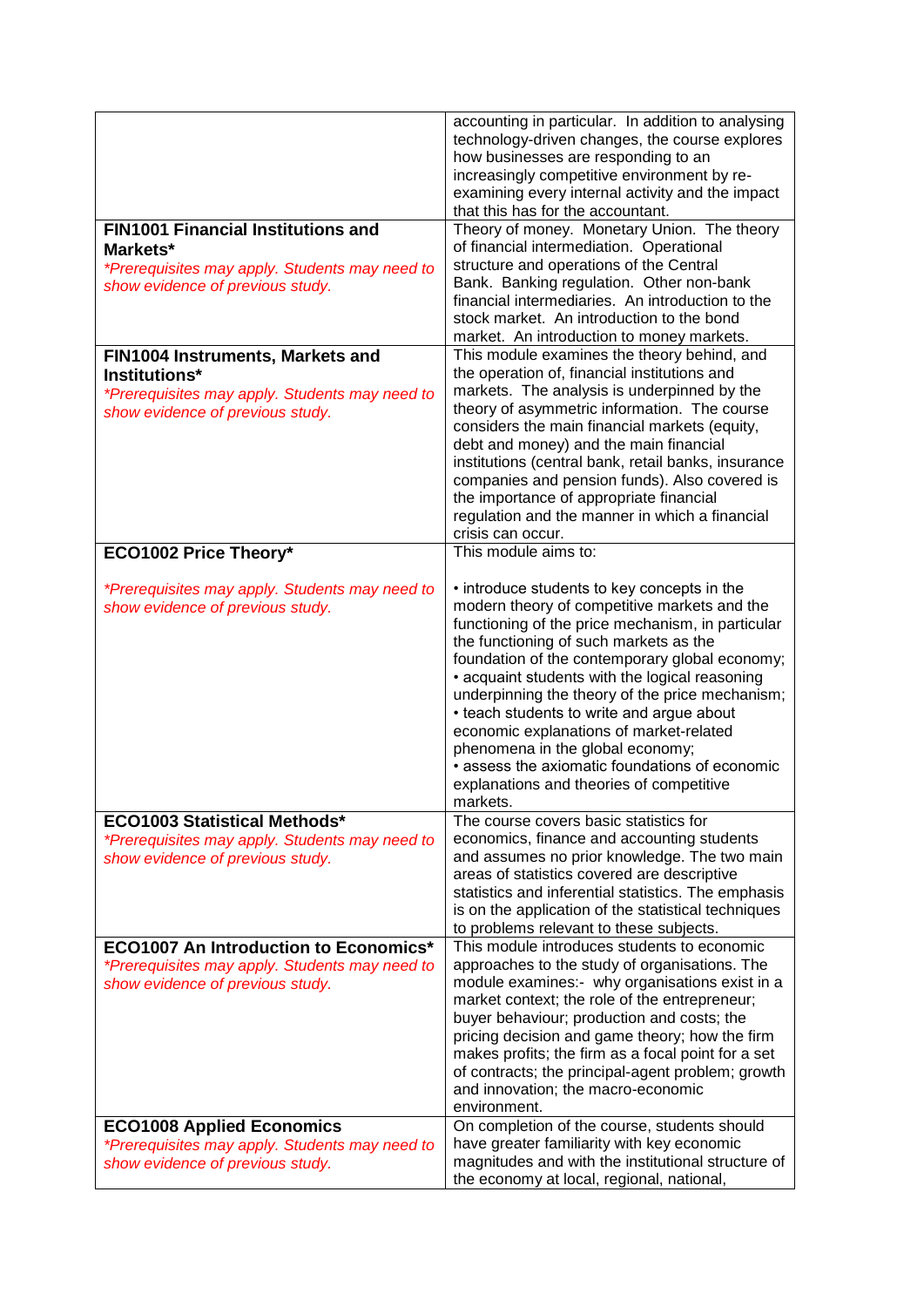|                                                                                                                                          | European and global level. They should have<br>developed some familiarity with sources of<br>information on applied economic issues. The<br>module is intended to complement the other<br>introductory modules.                                                                                                                                                                                                                                                                                                                                                                                                                                                                                                                                                                                                                                                                                                                                                     |
|------------------------------------------------------------------------------------------------------------------------------------------|---------------------------------------------------------------------------------------------------------------------------------------------------------------------------------------------------------------------------------------------------------------------------------------------------------------------------------------------------------------------------------------------------------------------------------------------------------------------------------------------------------------------------------------------------------------------------------------------------------------------------------------------------------------------------------------------------------------------------------------------------------------------------------------------------------------------------------------------------------------------------------------------------------------------------------------------------------------------|
| <b>MGT1012 Business Government and</b><br>Society*<br>*Prerequisites may apply. Students may need to<br>show evidence of previous study. | The module explores the role of business in its<br>wider environmental context and specifically<br>explores the relationships between business,<br>government and society within and across<br>countries. Businesses do not exist and act in a<br>vacuum but rather have to interact with and<br>oftentimes accommodate the views of a wide<br>range of stakeholders in order to be successful.<br>For example, Multinational Enterprises may<br>decide to shift production into low-cost<br>countries, however, they have to consider the<br>societal and legal challenges that this decision<br>generates, both at home and abroad.<br>Organisational structures and corporate<br>governance frameworks are thus developed to<br>ensure that businesses can engage with these<br>wider social and public policy contexts. As a<br>result, businesses are becoming more deeply<br>rooted in and intertwined with local, national and<br>international communities. |
|                                                                                                                                          | Indeed, beyond a narrow profit making focus,<br>there is a growing acceptance that corporate<br>interests can and should converge with societal<br>interests to generate better, sustainable<br>outcomes for the business in the long term.<br>However, balancing the drive to make profits<br>and to satisfy short-term shareholder interests<br>with the long-term needs of society and its<br>environment is tough. Consideration must be<br>given to developing sustainable and responsible<br>businesses. Students will learn about the<br>challenges that businesses but also students<br>themselves face in day-to-day (business) life,<br>and will discuss and develop different solutions<br>to these challenges.                                                                                                                                                                                                                                          |
| <b>MGT1013 Marketing*</b><br>*Prerequisites may apply. Students may need to<br>show evidence of previous study.                          | Marketing is a key factor in business success.<br>On a daily basis we are exposed to a plethora of<br>marketing messages and actively engage in the<br>marketplace and/or marketspace. Often our<br>purchasing decisions are heavily influenced by<br>organisational marketing efforts. We 'display'<br>our favourite brands through the clothes we<br>wear, the cars we drive and the football teams<br>we support. Marketing is everywhere! It is an<br>inescapable feature of our contemporary world.                                                                                                                                                                                                                                                                                                                                                                                                                                                            |
|                                                                                                                                          | <b>Level 2</b>                                                                                                                                                                                                                                                                                                                                                                                                                                                                                                                                                                                                                                                                                                                                                                                                                                                                                                                                                      |
| <b>ACC2005 Management Accounting</b><br>*Prerequisites may apply. Students may need to<br>show evidence of previous study.               | The changing environment and the impact on<br>management accounting systems. Traditional<br>planning control & performance measurement:<br>budgeting; feedback and feedforward control;<br>behavioural aspects of control systems;<br>standard costing. Advanced aspects of cost<br>allocation systems. Advanced aspects of short-                                                                                                                                                                                                                                                                                                                                                                                                                                                                                                                                                                                                                                  |
|                                                                                                                                          | term decision making: the decision-making                                                                                                                                                                                                                                                                                                                                                                                                                                                                                                                                                                                                                                                                                                                                                                                                                                                                                                                           |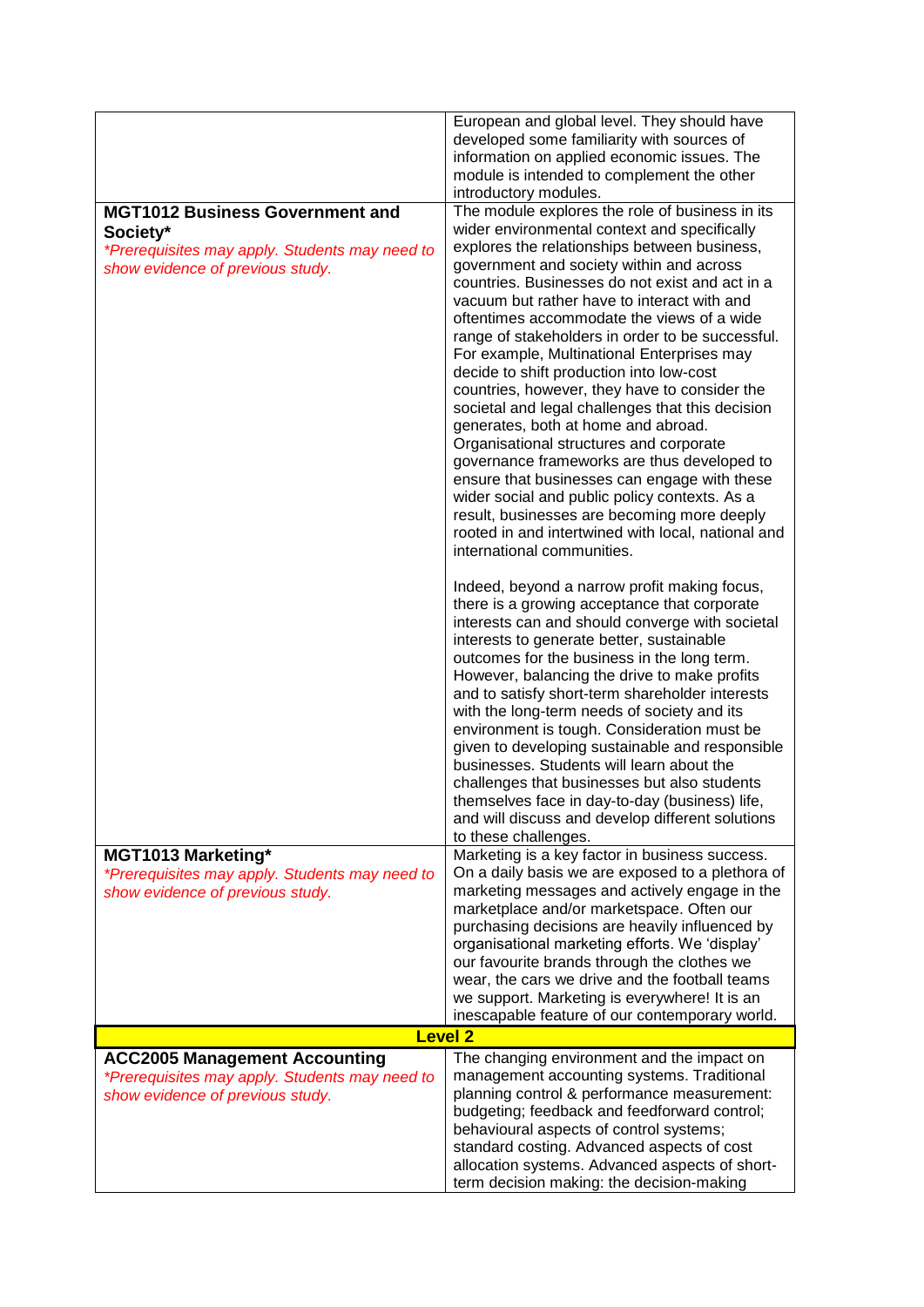|                                                                                    | process; rational management, logical                                                                |
|------------------------------------------------------------------------------------|------------------------------------------------------------------------------------------------------|
|                                                                                    | incrementalism and incrementalism;                                                                   |
|                                                                                    | programmed and non-programmed decisions;                                                             |
|                                                                                    | relevant costs; limiting factors and linear                                                          |
|                                                                                    | programming; the learning curve; pricing                                                             |
|                                                                                    | decisions, profitability analysis and target                                                         |
|                                                                                    | costing; risk and uncertainty in decision making.<br>Portfolio theory; market efficiency; security   |
| <b>FIN2008 Financial Market Theory</b>                                             | analysis: equity, fixed income, and derivatives                                                      |
| *Prerequisites may apply. Students may need to<br>show evidence of previous study. | securities; portfolio management; portfolio                                                          |
|                                                                                    | performance.                                                                                         |
| <b>FIN2010 Investment Analysis</b>                                                 | Overview of Financial Management and                                                                 |
| *Prerequisites may apply. Students may need to                                     | <b>Financial Environment</b>                                                                         |
| show evidence of previous study.                                                   | Review of Financial Arithmetic and Present                                                           |
|                                                                                    | Values                                                                                               |
|                                                                                    | <b>Investment Decisions</b>                                                                          |
|                                                                                    | <b>Project Appraisal Applications</b>                                                                |
|                                                                                    | Analysing Investment Risk                                                                            |
|                                                                                    | Portfolio Theory                                                                                     |
|                                                                                    | The Capital Asset Pricing Model                                                                      |
|                                                                                    | <b>Financing Decisions</b>                                                                           |
|                                                                                    | <b>Capital Structure</b>                                                                             |
|                                                                                    | <b>Dividend Decisions</b>                                                                            |
| <b>FIN2019 Behavioural Finance</b>                                                 | This module examines financial decision making<br>in light of actual observed behaviour. It          |
| *Prerequisites may apply. Students may need to<br>show evidence of previous study. | examines the use of heuristics and the role that                                                     |
|                                                                                    | biases play in financial decision making. How                                                        |
|                                                                                    | biases are identified and incorporated into the                                                      |
|                                                                                    | investment management process is examined.                                                           |
|                                                                                    | The question of whether government policy                                                            |
|                                                                                    | should be designed to accommodate biases in                                                          |
|                                                                                    | decision making is considered. The module also                                                       |
|                                                                                    | discusses anomalies which have been found in                                                         |
|                                                                                    | financial markets, and how psychology may                                                            |
|                                                                                    | explain these results.                                                                               |
| <b>ECO2002 Macroeconomic Policy and</b>                                            | The course opens with a brief tour of the global<br>economy. This is followed by a discussion of the |
| <b>Performance</b>                                                                 | meaning and measurement of the main                                                                  |
| *Prerequisites may apply. Students may need to<br>show evidence of previous study. | macroeconomic variables: output,                                                                     |
|                                                                                    | unemployment, inflation and growth. The goods                                                        |
|                                                                                    | and financial markets and the concept of                                                             |
|                                                                                    | macroeconomic equilibrium are introduced. The                                                        |
|                                                                                    | IS/LM model is used to analyse the                                                                   |
|                                                                                    | effectiveness of fiscal and monetary policy in the                                                   |
|                                                                                    | medium term. Aspects of the labour market are                                                        |
|                                                                                    | then considered followed by the introduction of                                                      |
|                                                                                    | the aggregate demand and aggregate supply<br>model. The final third of the course is devoted to      |
|                                                                                    | a discussion of factors contributing to the long                                                     |
|                                                                                    | run growth of the economy. The topics covered                                                        |
|                                                                                    | include: the Solow model of economic growth;                                                         |
|                                                                                    | growth accounting; factors contributing to total                                                     |
|                                                                                    | technological change and total factor                                                                |
|                                                                                    | productivity and the role and regulation of                                                          |
|                                                                                    | foreign direct investment.                                                                           |
| <b>ECO2003 Macroeconomic Theory and</b>                                            | For a series of real-life policy issues, the course                                                  |
| <b>Policy</b>                                                                      | presents the empirical and theoretical                                                               |
| *Prerequisites may apply. Students may need to                                     | instruments that are relevant to addressing the                                                      |
| show evidence of previous study.                                                   | issue. The course then explains how these<br>instruments can be used to identify policy trade-       |
|                                                                                    |                                                                                                      |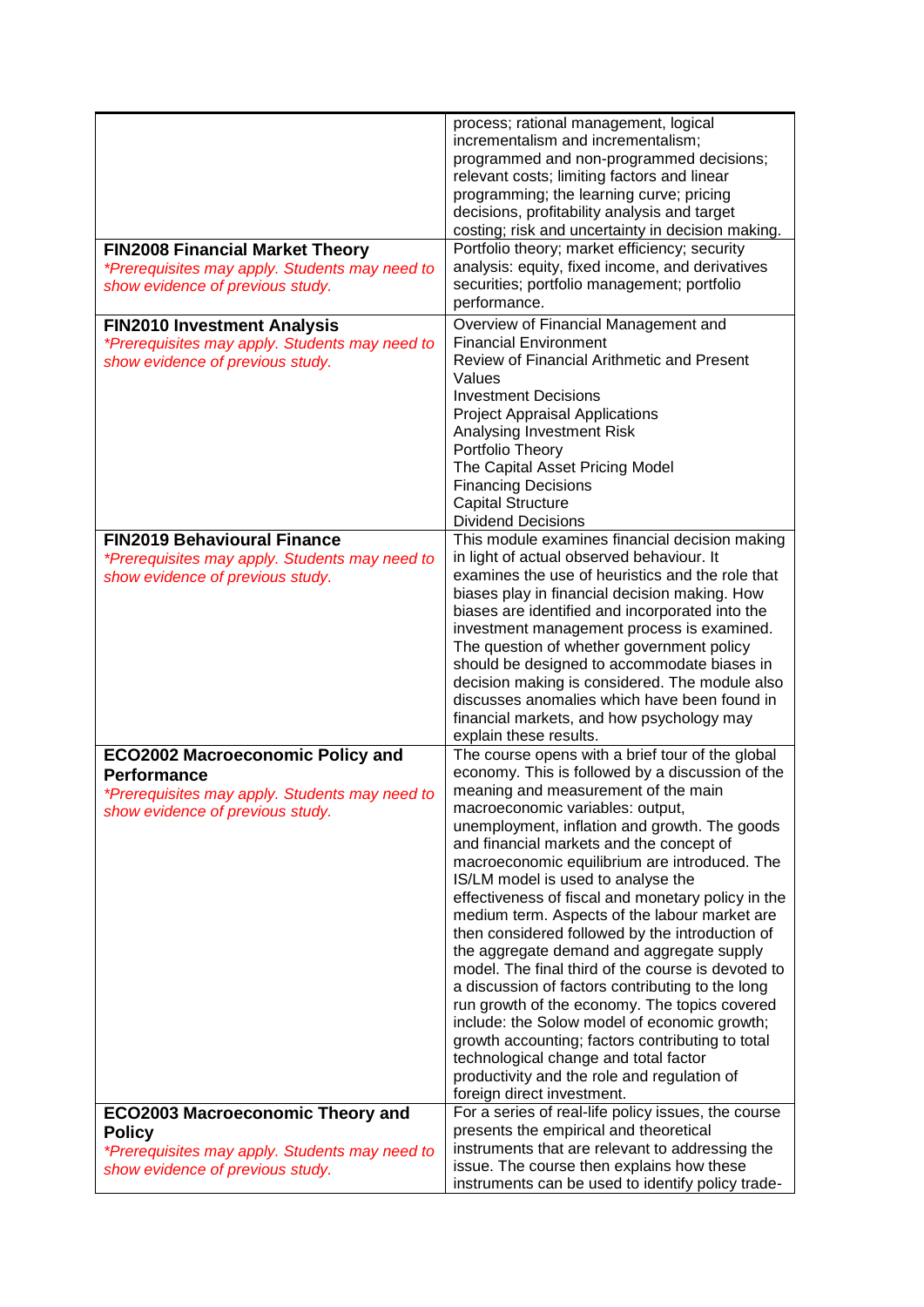|                                                | offs and guide economic policy making. Since<br>for each of the discussed issues there is (at       |
|------------------------------------------------|-----------------------------------------------------------------------------------------------------|
|                                                | least some) disagreement among economists<br>about the appropriate intervention, the course         |
|                                                | also identifies the ambiguities in the introduced                                                   |
|                                                | economic instruments and the controversies                                                          |
|                                                | that should lead to cautious policy advice. In the                                                  |
|                                                | first part of the course, we set out the general                                                    |
|                                                | framework of economic policy making. We start<br>by describing the methodological foundations of    |
|                                                | the toolbox which will be used in the rest of the                                                   |
|                                                | course. Then we outline the limits of<br>government intervention in the economy and the             |
|                                                | political-economy arguments which may render                                                        |
|                                                | it sub-optimal. In the second and main part of                                                      |
|                                                | the course, we cover several domains of                                                             |
|                                                | economic policy. Each of the lectures on a given<br>domain of economic policy is structured as      |
|                                                | follows: first, stylized facts are taken from recent                                                |
|                                                | economic history; second, the instruments                                                           |
|                                                | available to policymakers are explained; finally,                                                   |
|                                                | the main policy options are presented. The<br>domains of economic policy we will cover are          |
|                                                | fiscal policy, monetary policy and financial                                                        |
|                                                | stability, and tax policy. In the last part of the                                                  |
|                                                | course, we offer students a rigorous and                                                            |
|                                                | comprehensive treatment of the 2007-09 global<br>crisis and its lessons for economic policy. In     |
|                                                | particular, we attempt at showing how existing                                                      |
|                                                | theories can be used, cross-fertilized, and                                                         |
|                                                | replaced in a historical context to understand<br>the crisis better.                                |
| <b>ECO2008 Introduction to Econometrics</b>    | Understanding data is at the heart of                                                               |
| *Prerequisites may apply. Students may need to | economics. Data on different processes or                                                           |
| show evidence of previous study.               | events is often noisy and impossible to predict                                                     |
|                                                | with complete accuracy. However, most data<br>variables have patterns, and econometrics is          |
|                                                | about understanding and helping to explain                                                          |
|                                                | these patterns. Do last year's sales figures help                                                   |
|                                                | me predict what my sales figures will be this                                                       |
|                                                | year? Do taller people live longer? Does lecture<br>attendance cause students to achieve better     |
|                                                |                                                                                                     |
|                                                | grades? These are the kind of questions that                                                        |
|                                                | econometrics can answer. First, we will look at                                                     |
|                                                | data variables in isolation and see how                                                             |
|                                                | univariate distributions can be used to make                                                        |
|                                                | inferences. We will then look at how to model<br>relationships between data variables and test for  |
|                                                | associations. Eventually, we will see how to                                                        |
|                                                | model individual data variables as functions of                                                     |
|                                                | several variables in the multivariate linear<br>regression model. Interpretation plays a huge       |
|                                                | role in econometric understanding. A large part                                                     |
|                                                | of the module will focus on interpreting                                                            |
|                                                | econometric results, and being able to identify                                                     |
|                                                | potential flaws in econometric applications. The<br>course is practical. Throughout the lectures we |
|                                                | will see why econometrics helps us model data<br>and also how this is performed in practice. In     |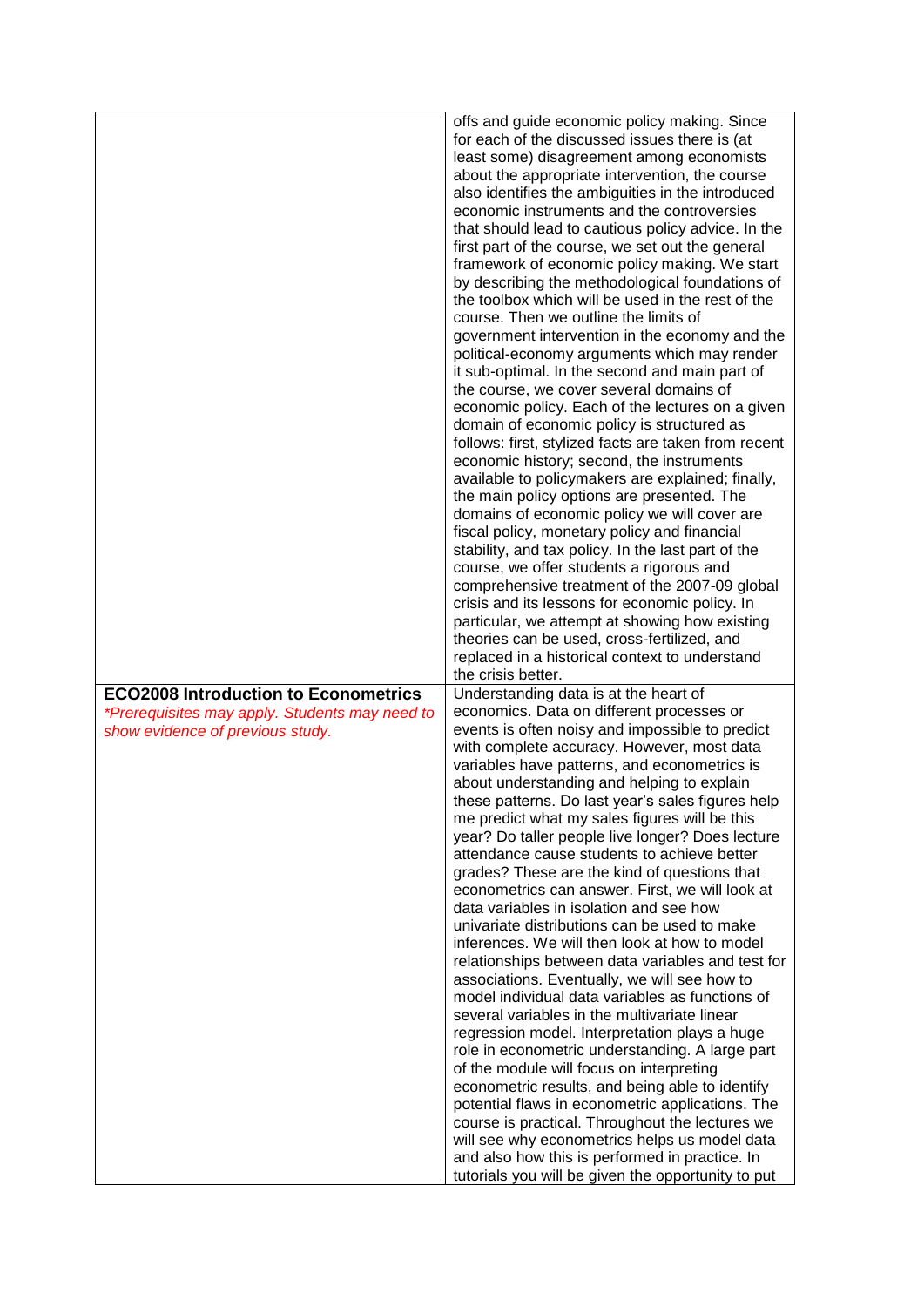|                                                                                                                              | these econometric skills into practice whilst<br>receiving feedback from the module tutor. The<br>module requires students to submit two<br>projects. Tutorials will teach some introductory<br>statistical programming techniques.                                                                                                                                                                                                                                                                                                                                                                                                                                                                                                                                                                                                                                                                                                                                                                                                                                                                                                                                                                                                                                                                                                                                                                                                     |
|------------------------------------------------------------------------------------------------------------------------------|-----------------------------------------------------------------------------------------------------------------------------------------------------------------------------------------------------------------------------------------------------------------------------------------------------------------------------------------------------------------------------------------------------------------------------------------------------------------------------------------------------------------------------------------------------------------------------------------------------------------------------------------------------------------------------------------------------------------------------------------------------------------------------------------------------------------------------------------------------------------------------------------------------------------------------------------------------------------------------------------------------------------------------------------------------------------------------------------------------------------------------------------------------------------------------------------------------------------------------------------------------------------------------------------------------------------------------------------------------------------------------------------------------------------------------------------|
| <b>ECO2012 Industrial Organisation</b><br>*Prerequisites may apply. Students may need to<br>show evidence of previous study. | This second-year undergraduate course has<br>three parts, the first providing the theoretical<br>grounding for the other two, which are more<br>policy-orientated. The first half of the syllabus<br>provides the basic theoretical underpinning of<br>modern industrial organisation, and tries to<br>answer the positive question: what is<br>competition? It compares and contrasts different<br>paradigms on the relationship between market<br>structure and firm conduct, as well as different<br>theories of the firm. It introduces classic models<br>of imperfect competition, shows how they have<br>been revised in light of new economic thinking,<br>and demonstrates how welfare analysis can be<br>used to understand their social implications.<br>Special attention is given to models of product<br>differentiation. The second part of the syllabus<br>looks at why and how public policy influences<br>industrial organisation, and tries to answer the<br>normative question: how do we achieve<br>competition? Starting with a look at the historical<br>origins of antitrust law, the module sets out how<br>competition policy is used today by looking at<br>real competition cases. The last topic covers<br>three controversial areas of public policy as it<br>relates to firms and industries: priviatisation and<br>natural monopoly, patents and innovation, and<br>recent government bailouts of banks. |
| <b>MGT2005 Operations Management</b><br>*Prerequisites may apply. Students may need to<br>show evidence of previous study.   | This course develops the major themes of<br>Operations Management within both<br>manufacturing and service organisations. The<br>primary objective is to familiarise students with<br>the basic concepts, techniques, methods and<br>applications of operations management. Topics<br>include operations strategy, facility layout,<br>process choice, capacity management, quality<br>management and supply chain management.<br>Contemporary manufacturing philosophies such<br>as World Class Manufacturing (WCM), Lean<br>Production and Mass Customisation will also be<br>covered.                                                                                                                                                                                                                                                                                                                                                                                                                                                                                                                                                                                                                                                                                                                                                                                                                                                |
| <b>MGT2008 Managerial Behaviour</b><br>*Prerequisites may apply. Students may need to<br>show evidence of previous study.    | Theory and nature of Management; the<br>organisation and its environment; international<br>business; organisation culture, conflict and<br>negotiation; innovation and the management of<br>change; motivation concepts and applications;<br>organisational leadership; team work and group<br>dynamics; business ethics and corporate social<br>responsibility.                                                                                                                                                                                                                                                                                                                                                                                                                                                                                                                                                                                                                                                                                                                                                                                                                                                                                                                                                                                                                                                                        |
| <b>MGT2018 The Digital Business</b><br>*Prerequisites may apply. Students may need to<br>show evidence of previous study.    | Technology continues to transform the way<br>business is conducted. New and emerging<br>technologies such as cloud computing, social<br>media, the internet of things or big data present<br>as many challenges as opportunities for<br>organisations and their stakeholders. This                                                                                                                                                                                                                                                                                                                                                                                                                                                                                                                                                                                                                                                                                                                                                                                                                                                                                                                                                                                                                                                                                                                                                      |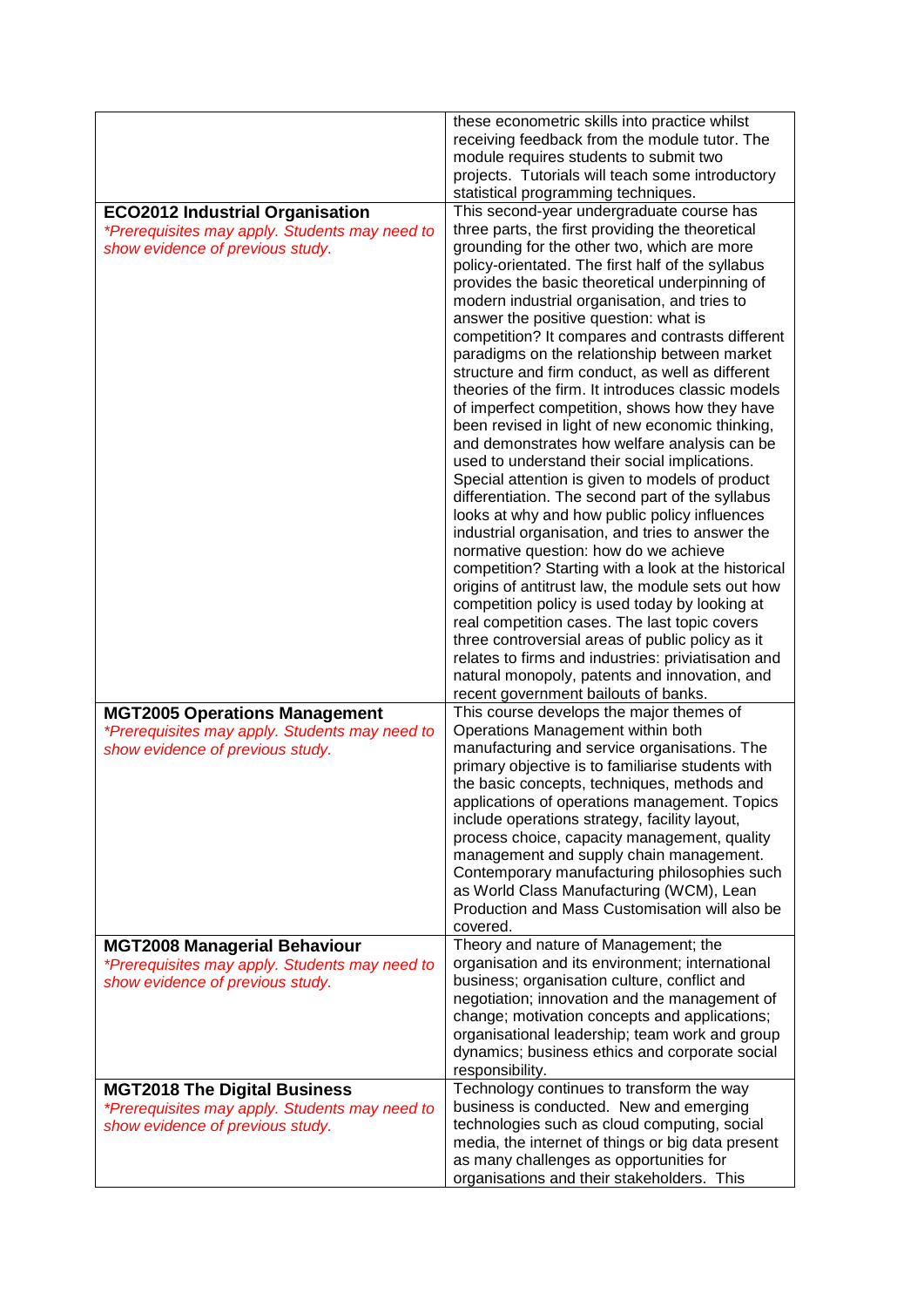|                                                                                                                                               | module explores these challenges and<br>opportunities and examines the use of digital<br>business models in enhancing organisational<br>competitiveness.                                                                                                                                                                                                                                                                                                                                                                                                                                                                                                                                                                                                                                                   |
|-----------------------------------------------------------------------------------------------------------------------------------------------|------------------------------------------------------------------------------------------------------------------------------------------------------------------------------------------------------------------------------------------------------------------------------------------------------------------------------------------------------------------------------------------------------------------------------------------------------------------------------------------------------------------------------------------------------------------------------------------------------------------------------------------------------------------------------------------------------------------------------------------------------------------------------------------------------------|
| <b>MGT2019 Leading for Change</b><br>*Prerequisites may apply. Students may need to<br>show evidence of previous study.                       | The module uses contemporary theories and<br>models of leadership in organization to study<br>how leaders influence organizational<br>effectiveness. Students will lean to apply the<br>theoretical perspectives or models to study how<br>leaders develop future vision, and how they<br>motivate, manage and change people and<br>organization to achieve the vision. The module<br>will provide a wide knowledge on a number of<br>major perspectives on organizational leadership.<br>These perspectives include leadership<br>behaviours, leading and managing<br>organizational change, contingency theories of<br>effective leadership, leading teams, ethical<br>practices, transformational leadership, leading<br>cross cultural activities, strategic leadership and<br>leadership development. |
| Level 3*                                                                                                                                      |                                                                                                                                                                                                                                                                                                                                                                                                                                                                                                                                                                                                                                                                                                                                                                                                            |
| <b>ACC3009 Accounting and Accountability</b><br>*Prerequisites may apply. Students may need to<br>show evidence of previous study.            | The role of the modern statutory auditor;<br>principles and postulates of auditing; the<br>regulatory framework for auditing in the UK;<br>ethics; risk; fraud; materiality; evidence; internal<br>control; basic audit objectives; assertions and<br>techniques; the audit report.                                                                                                                                                                                                                                                                                                                                                                                                                                                                                                                        |
| <b>ACC3011 Advanced Management</b><br><b>Accounting</b><br>*Prerequisites may apply. Students may need to<br>show evidence of previous study. | Accounting for management<br>control: decentralisation and control issues;<br>transfer pricing issues. Performance<br>measurement in manufacturing and service<br>businesses. Performance measurement in not-<br>for-profit organisations. Accounting for<br>organisational control and contingency theory.<br>Strategic cost management. Strategic<br>management accounting.                                                                                                                                                                                                                                                                                                                                                                                                                              |
| <b>ACC3012 Taxation</b><br>*Prerequisites may apply. Students may need to<br>show evidence of previous study.                                 | Taxation theory; principles and practice of the<br>UK tax system including: administrative<br>framework, tax avoidance/evasion; personal and<br>business taxation including: computation of an<br>individual's overall tax liability; income tax; value<br>added tax; introduction to corporation tax,<br>capital gains tax; and inheritance tax.                                                                                                                                                                                                                                                                                                                                                                                                                                                          |
| <b>FIN3013 Capital Markets</b><br>*Prerequisites may apply. Students may need to<br>show evidence of previous study.                          | Investment under uncertainty; the theory of<br>choice; state-preference theory; portfolio theory;<br>asset pricing models; performance evaluation;<br>capital structure; efficient capital markets; theory<br>and practice.                                                                                                                                                                                                                                                                                                                                                                                                                                                                                                                                                                                |
| <b>FIN3016 Corporate Finance</b><br>*Prerequisites may apply. Students may need to<br>show evidence of previous study.                        | Law and finance, capital structure, dividend<br>policy, IPOs, corporate ownership.                                                                                                                                                                                                                                                                                                                                                                                                                                                                                                                                                                                                                                                                                                                         |
| <b>FIN3020 Fixed Income Instruments</b><br>*Prerequisites may apply. Students may need to<br>show evidence of previous study.                 | This module examines the theory and the<br>practical operation of bond markets. The course<br>can be broadly divided into six parts. Firstly, we<br>closely examine and analyse the investment<br>environment of bonds and money-market                                                                                                                                                                                                                                                                                                                                                                                                                                                                                                                                                                    |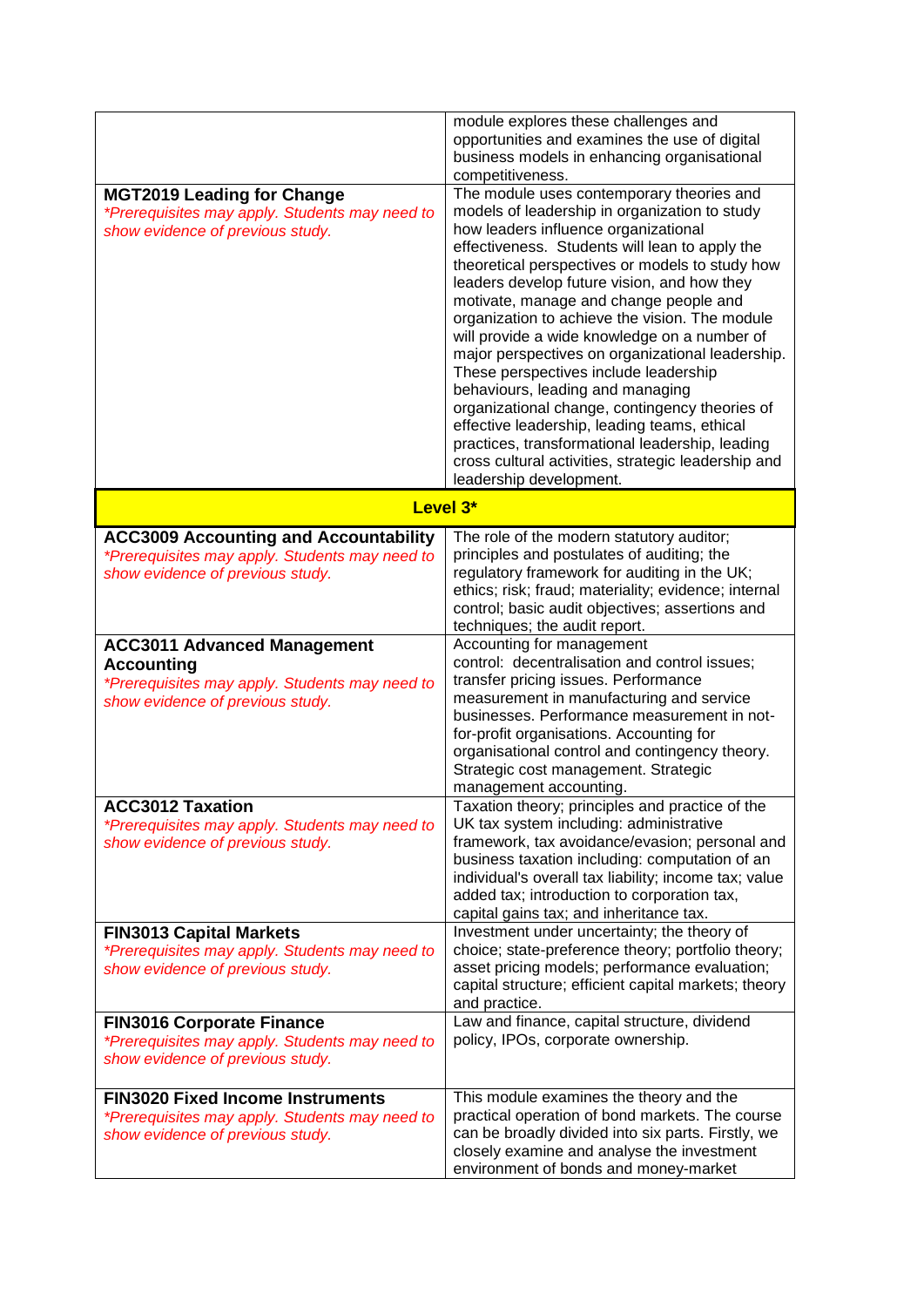|                                                                                                                                                 | instruments. This includes bond pricing and<br>yield analysis. In the second part we focus on<br>the term structure of interest rates: the empirical<br>properties and theorems and the derivation of<br>the zero-coupon yield curve. Thirdly, we analyse<br>the hedging of interest-rate risk with duration. In<br>the fourth part, we focus on the investment<br>strategies that include passive and active fixed-<br>income portfolio management and portfolio<br>performance measurement. In the fifth part we<br>investigate methods to model the term structure<br>of interest rates and in the last part we are<br>concerned with securitisation, i.e. mortgage-<br>backed securities and asset-backed securities. |
|-------------------------------------------------------------------------------------------------------------------------------------------------|---------------------------------------------------------------------------------------------------------------------------------------------------------------------------------------------------------------------------------------------------------------------------------------------------------------------------------------------------------------------------------------------------------------------------------------------------------------------------------------------------------------------------------------------------------------------------------------------------------------------------------------------------------------------------------------------------------------------------|
| <b>FIN3021 Stochastic Processes for</b><br><b>Finance</b><br>*Prerequisites may apply. Students may need to<br>show evidence of previous study. | 1. STOCHASTIC PROCESSES:<br>The Poisson process, the Wiener process;<br>Simulation of stochastic processes; Properties<br>of stochastic processes; Ornstein-Uhlenbeck<br>process                                                                                                                                                                                                                                                                                                                                                                                                                                                                                                                                          |
|                                                                                                                                                 | 2. STOCHASTIC CALCULUS:<br>Stochastic integrals; Stochastic differential<br>equations; The Ito rule                                                                                                                                                                                                                                                                                                                                                                                                                                                                                                                                                                                                                       |
|                                                                                                                                                 | 3. INVESTMENT STRATEGIES:<br>Self-financing portfolios; Average returns; Black-<br>Scholes world; Optimal investment in the BS<br>model; Diversification across assets                                                                                                                                                                                                                                                                                                                                                                                                                                                                                                                                                    |
|                                                                                                                                                 | 4. HEDGING STRATIGIES AND OPTION<br>PRICING:<br>The BS equation; The BS formula; The pricing<br>kernel; Risk-neutral pricing; The theorem of<br>Girsanov; Risk management                                                                                                                                                                                                                                                                                                                                                                                                                                                                                                                                                 |
|                                                                                                                                                 | 5. TERM STRUCTURE MODELS OF<br><b>INTEREST RATES:</b><br>Characteristics of a model for the term-structure<br>of interest rates; The risk-neutral approach to<br>the pricing of zerocoupon bonds and interest-<br>rate derivatives for a general one-factor diffusion<br>model for the risk-free rate of interest; State-<br>price deflators to the pricing of zero-coupon<br>bonds and interest-rate derivatives for a general<br>one-factor diffusion model for the risk-free rate<br>of interest; the Vasicek, Cox-Ingersoll-Ross and<br>Hull-White models; Limitations of these one-<br>factor models                                                                                                                 |
| <b>ECO3012 Public Economics</b><br>*Prerequisites may apply. Students may need to<br>show evidence of previous study.                           | The module concentrates on public expenditure<br>and taxation issues. Following a review of the<br>welfare basis for government intervention, the<br>expenditure section focuses on public goods,<br>externalities, public choice, equity and efficiency<br>aspects of health care and education provision,<br>and fiscal federalism. The taxation section<br>considers issues of tax incidence and the effects<br>of taxation on savings and labour supply. The<br>optimal (direct and indirect) tax literature is<br>reviewed.                                                                                                                                                                                          |